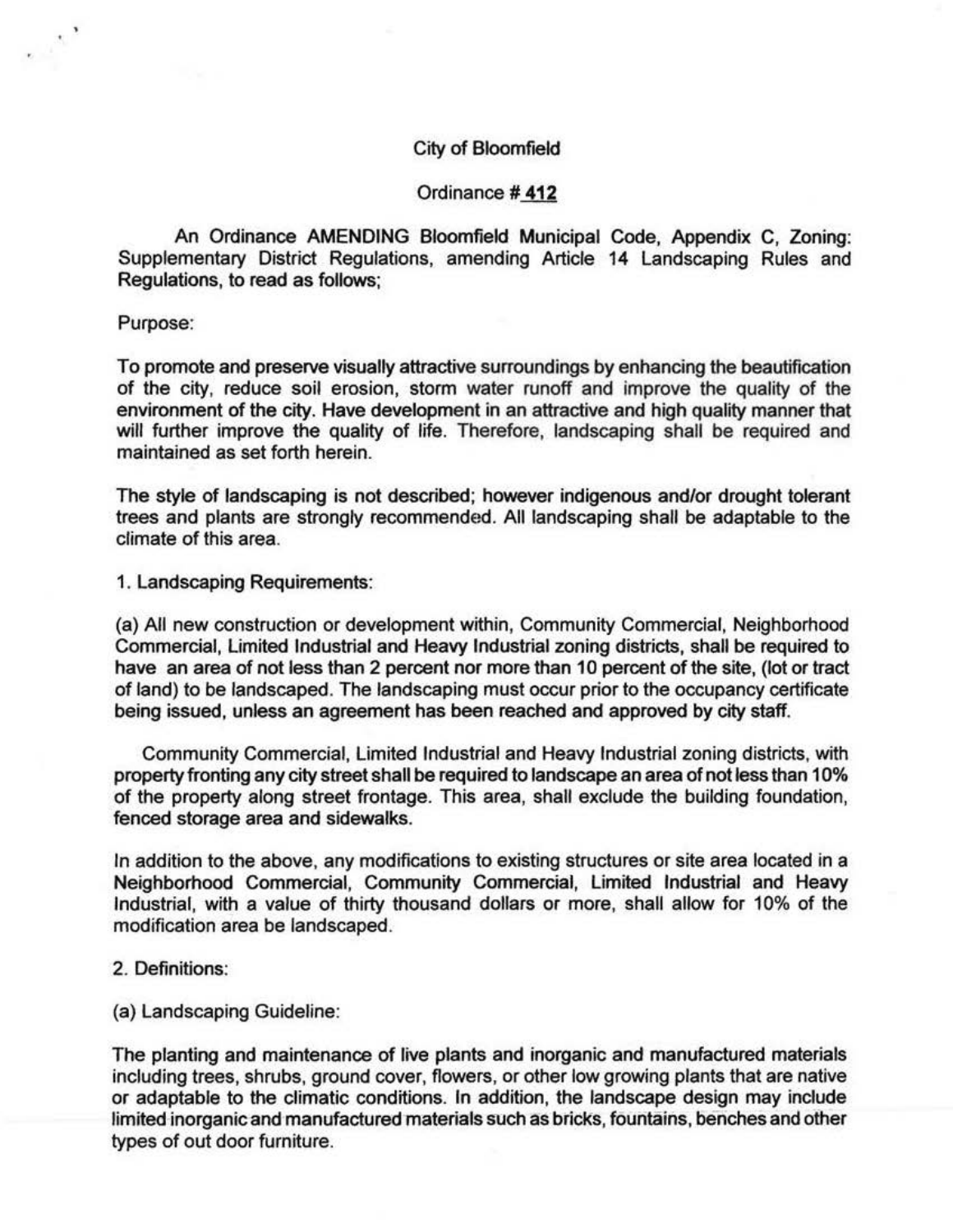## (b) Landscaping Plan:

 $\ddot{\phantom{a}}$ 

 $\mathbf{z}$ 

An accurate plan, drawn to scale, one (1) inch equals fifty (50) feet. drawn on at least a 24 inch by 36-inch sheet, which outlines all proposed areas to be covered with impervious materials, proposed planting beds and vegetative ground cover area, specifies the locations, size and species of all proposed trees and shrubs.

(c) Trees: Minimum size at time of planting:

Shall be 7 feet in height and have a 1 inch in diameter trunk. A multi-trunk tree shall have not less than 3 one-inch diameter trunks. A minimum of 2 live trees shall be provided for every five hundred (500) square feet of required landscaped area. The diameter of the trunk shall be taken 2 feet above grade.

## (d) Shrubs:

Shall mean 1 gallon size, which are approximately 1 foot in height and 1 foot in width at time of planting. A minimum of 10 shrubs shall be provided for every five hundred (500) square feet of required landscaped area. Shrubs shall be perennial plants that do not die after one growing season.

# (e) Ground cover:

Shall mean low shrubs, annual or perennial flowers, grasses, decorative bark and/or decorative stone, but does not include asphalt, concrete or soil which is exposed and untreated. All portions of the required landscaped area that are not covered by trees or shrubs shall be landscaped with ground cover.

(f) Buffer/Screen Landscaping:

A strip of land established by landscaping, berm, fences, walls or combination thereof that blocks, in a continuous manner the view from one area to another, to protect one type of land usage from another with which may be incompatible, (ie; commercial and residential}.

3. Landscaping and sidewalks within public right-of-way:

(a} Landowners are encouraged to landscape areas within the non-paved public right-ofway abutting their land, provided:

1. The city may at any time require such landscaping to be removed, and the city shall not be responsible or liable if any landscaping is required to be removed.

2.Such landscaping shall not impede or obstruct visibility from any vehicle or not to obstruct any public sidewalk. All landscaping installed within any public right-of-way must receive prior approval from the Parks & Recreation Department and;

3. No landscaping shall be placed in any area where a capital improvement project has been funded until the said project has been completed.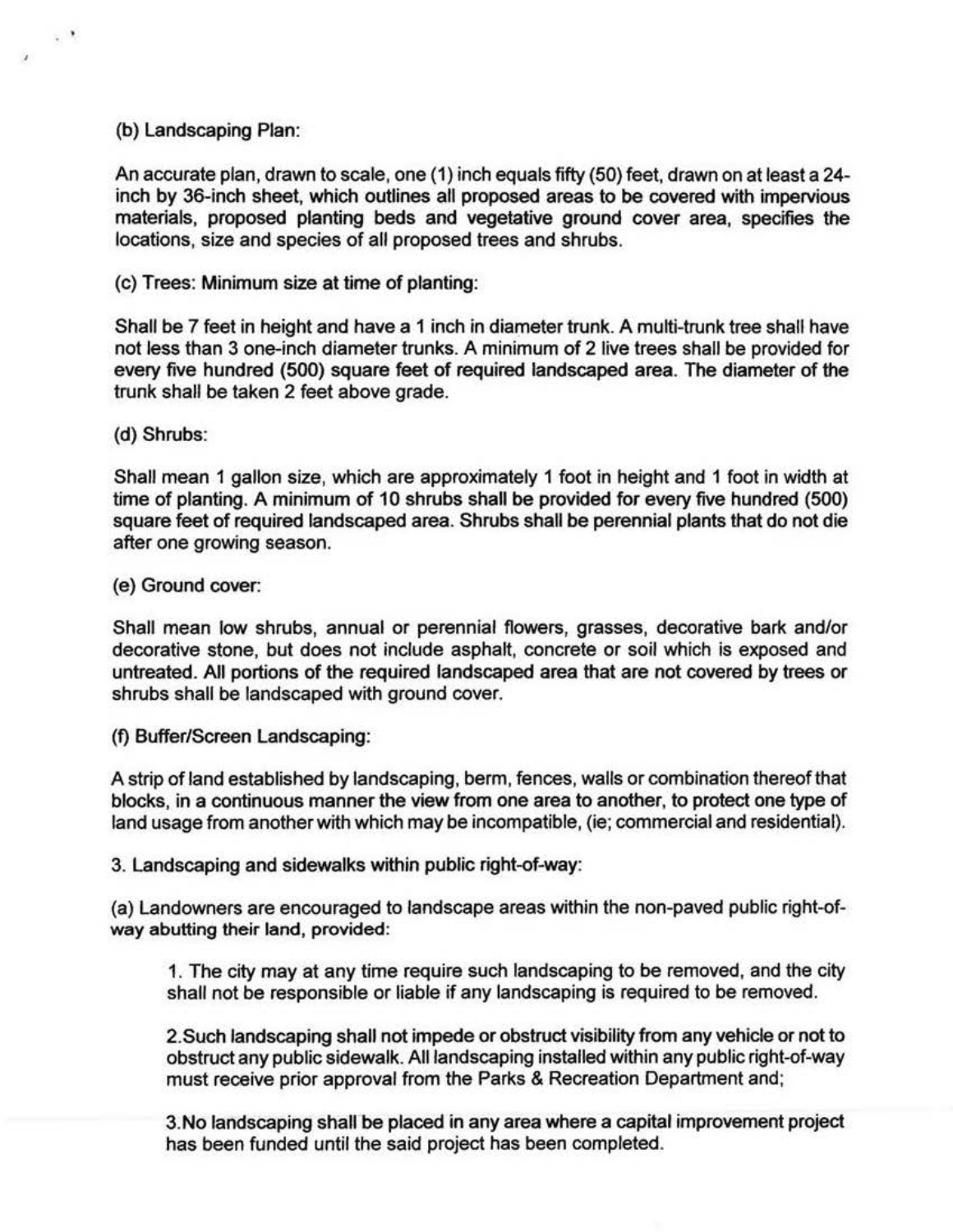4. Installation and Maintenance standards:

All landscaping materials required under this ordinance shall be of nursery stock quality and shall be installed in a sound manner.

(a) The required landscaping shall be installed as part of the completion of any development and or construction project unless a written agreement has been made with the city. Such agreements allowing extending the time of installation will be for a maximum of 6 months.

(b) All landscaping shall present at all times a healthy, neat, clean, orderty, disease-free and pest-free appearance.

(c) All landscaped area shall be free from weeds, refuse and debris at all times.

( d) Any dead plant material (leaves, branches etc.) or material which fails to show healthy growth must be removed and or replaced with the required materials within forty-five (45) days or when weather permits.

(e) Maintenance and upkeep of all plant growth in the landscaped area including the area located in the public right-of-way, is the responsibility of the owner, lessee or tenant and shall be controlled by pruning or trimming so that it will not interfere with pedestrian or vehicular traffic nor constitute a traffic hazard.

(f) All landscaping that requires watering, the owner, lessee, or tenant shall be responsible for any cost that may arise do to the watering of said landscaping, including the watering of landscaping on public right-of-way installed by the owner, lessee or tenant

(g) All trees and large shrubs shall be adequately supported. When trees are planted along city streets, the following intervals shall be followed; large trees; (40 feet + in height), 30 to 40 feet apart, medium trees; (30 to 40 feet in height), 25 to 30 feet apart, small trees (up to 30 feet in height) 20 to 25 feet apart.

NOTE: No trees shall be planted or allowed grow into overhead power lines. Should trees, planted by owner, lessee or tenant, beneath overhead lines be allowed to grow into said lines, it shall be the responsibility of the property owner to have trees removed from the overhead lines.

(h) Of the total area that is required to be landscaped, one-half shall be located within the frontal portion of the property or adjacent to the city street. Where buildings occupy comer lots, tracts fronting two streets, a minimum of one-quarter of the required landscaping shall be located each frontal area.

(i) Buffer/Screen landscaping shall be constructed between 2 tracts of land which may not be compatible. (such as commercial & residential)

0) Failure to maintain the landscaping shall be considered a nuisance and subject to the provisions of Chapter 10 of the municipal code.